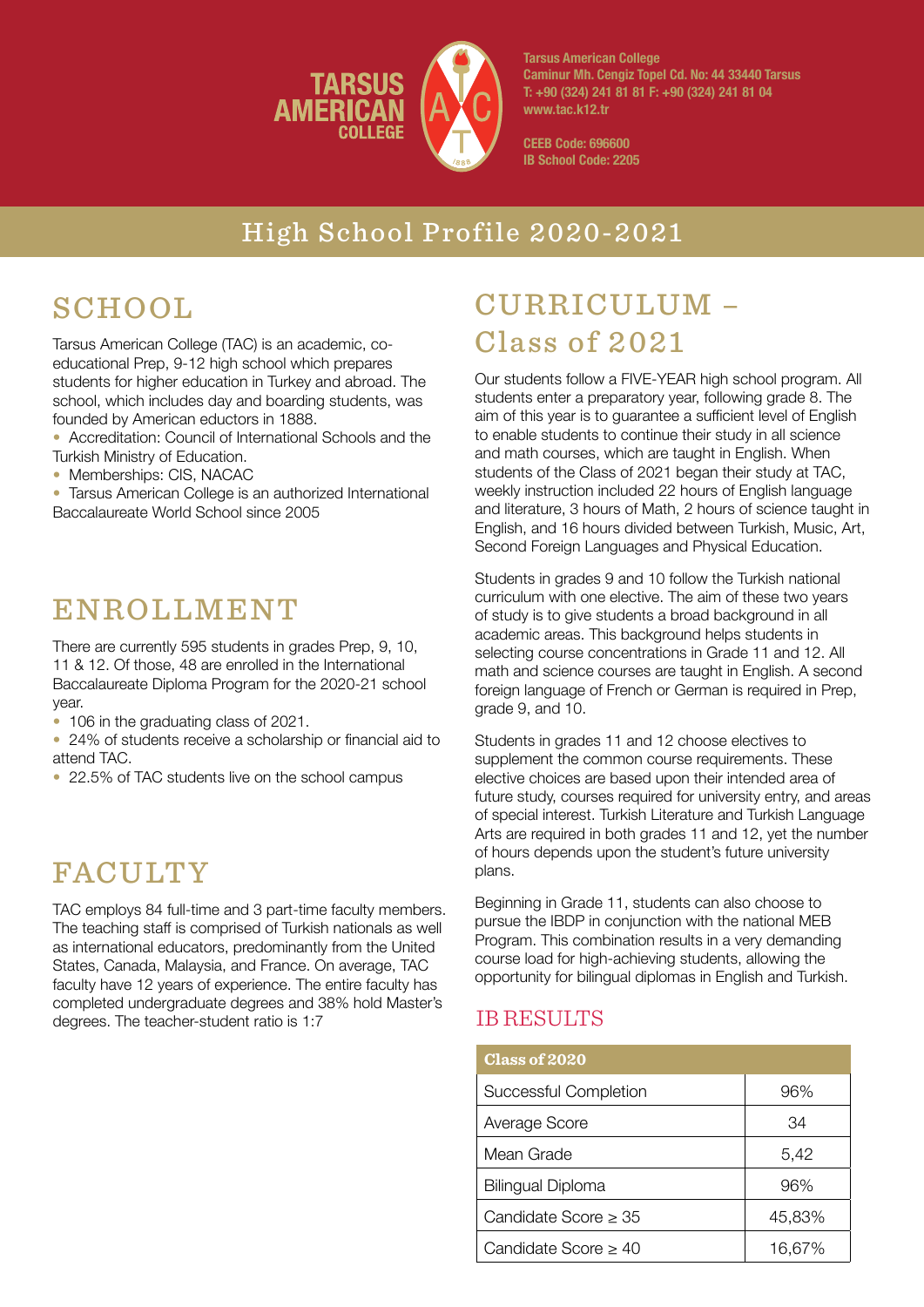### IB COURSE LIST

| <b>Group One</b>   | <b>Studies in Language and Literature</b><br>Turkish Literature (SL/HL)<br>English A (HL)                                                            |  |
|--------------------|------------------------------------------------------------------------------------------------------------------------------------------------------|--|
| <b>Group Two</b>   | <b>Language Acquisition</b><br>English B (HL)                                                                                                        |  |
| <b>Group Three</b> | <b>Individuals and Societies</b><br>Environmental Systems and Societies (SL)<br>Business Management (SL/HL)<br>Turkey in the 20th Century (SBS) (SL) |  |
| <b>Group Four</b>  | <b>Sciences</b><br>Biology (SL/HL)<br>Chemistry (SL/HL)<br>Physics (SL/HL)                                                                           |  |
| <b>Group Five</b>  | <b>Mathematics</b><br>Analysis and Approaches (SL/HL)                                                                                                |  |
| <b>Group Six</b>   | <b>The Arts</b><br>Visual Arts (SL/HL)                                                                                                               |  |

## ACADEMIC GRADING SYSTEM

TAC does not report class rank. The grading system is set by the Turkish Ministry of Education. Grades are based on a 100 point scale in which a passing grade is 50 or higher. Grade point average is weighted according to the course hours per week. The highest GPA in the Class of 2021 is 96.72%.

| Class of 2021  | <b>TAC's 100</b><br><b>Point Scale</b> | Number of<br><b>Students</b> | $%$ of<br><b>Students</b> |
|----------------|----------------------------------------|------------------------------|---------------------------|
| High<br>Honors | $90 - 100$                             | 33                           | 33                        |
|                | 85-89.99                               | 21                           | 21                        |
| Honors         | 80-84.99                               | 27                           | 26                        |
|                | 75-79.99                               | 15                           | 14                        |
|                | 70-74.99                               | 6                            | 6                         |
|                | 65-69.99                               | ∩                            | Ω                         |
|                | 60-64.99                               |                              | $\left( \right)$          |
|                | 50-59.99                               |                              |                           |

## ACTIVITIES

Participation in extra-curricular activities is a mandatory part of TAC school life. This well-balanced program of activities ranges from the history excursion club to fitness to the performing arts. Additionally, the school offers opportunities to participate in student government and sports (fencing, archery, dance, tennis, soccer, volleyball and basketball). Participating in organizations such as European Youth Parliament, Model United Nations, International Schools Theatre Association, and Destination Imagination are also of high importance. All students are also expected to perform at least 20 hours of community service each year. Those who contribute more than 35 hours are recognized for their efforts. Some volunteer their time tutoring English and math, offering drawing or dance lessons, and playing basketball with children in the local community. Others regularly visit local animal shelters and homes for senior citizens.